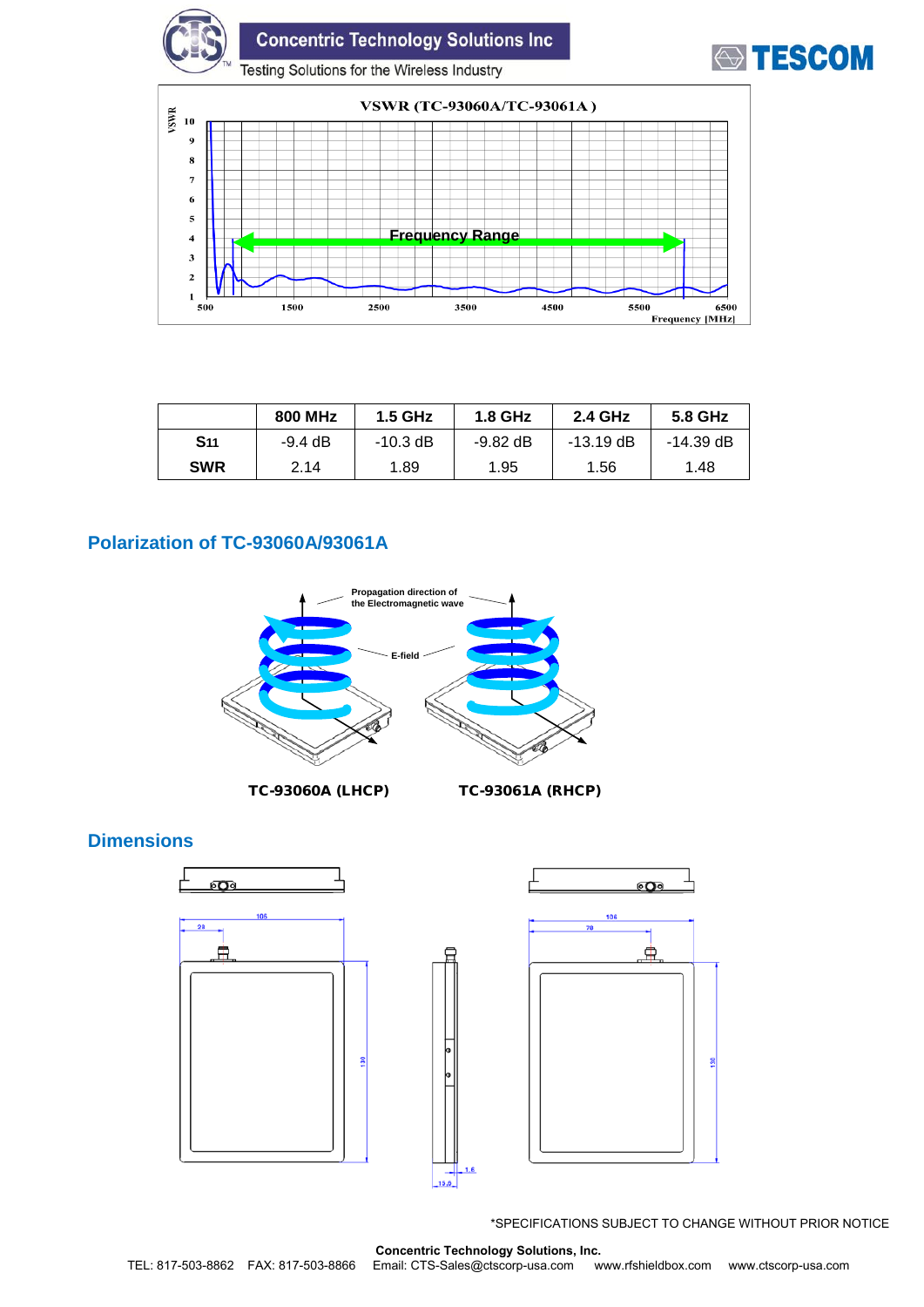# **Concentric Technology Solutions Inc**



Testing Solutions for the Wireless Industry





## **Transfer function difference between TC-93060A/93061A**



#### **Test Environment**



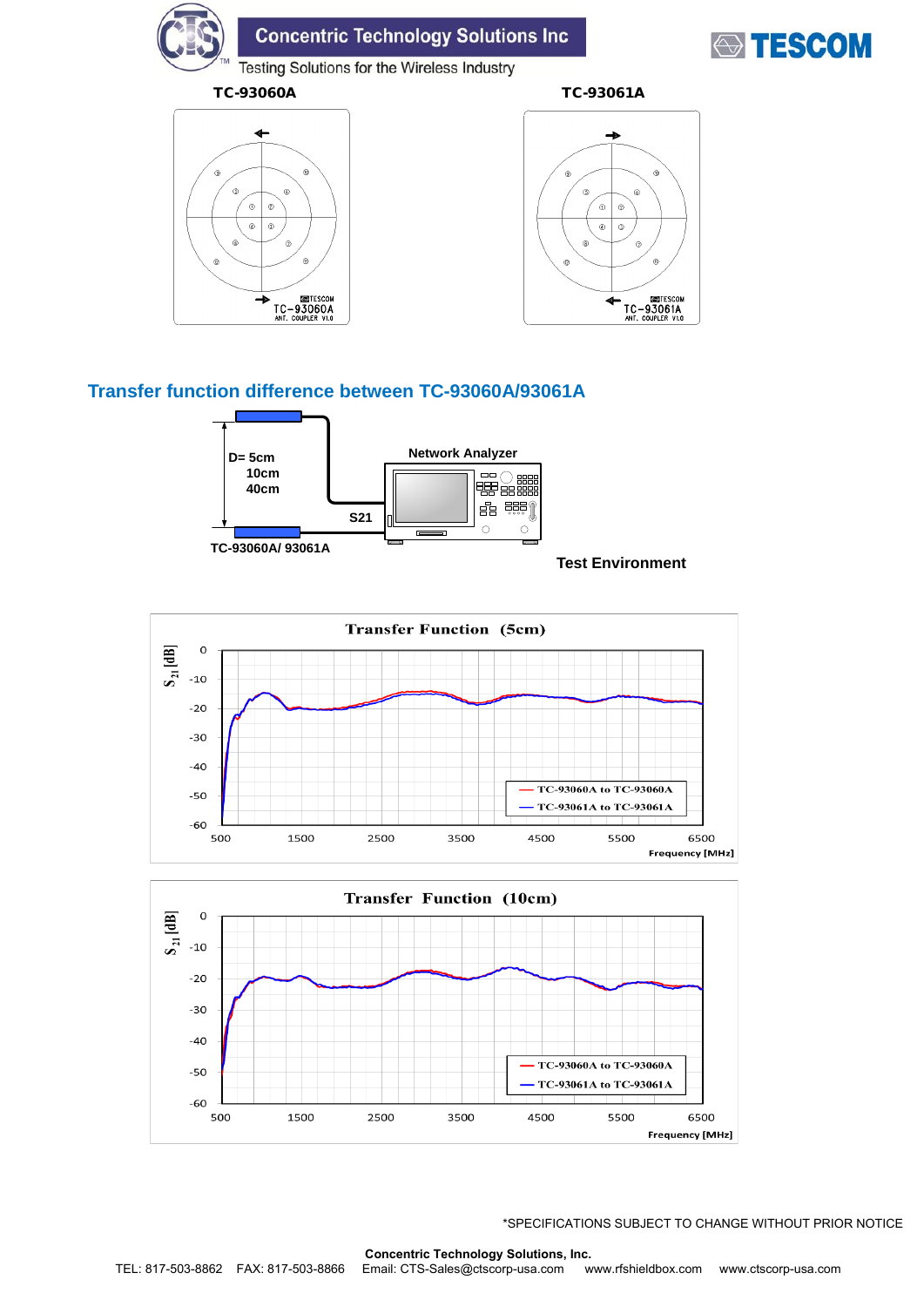

### **Field distribution of TC-93060A/93061A**

- Measured in open area through Dipole Antenna (0.9 &1.8 &2.4 &5.8 GHz, Tescom)
- Distance from Antenna Coupler (TC-93060A/93061A) to Dipole Antenna: 5 cm



Environment setup for measuring Field distribution



Positioning Dipole Antenna **Antenna Coupler setup** 

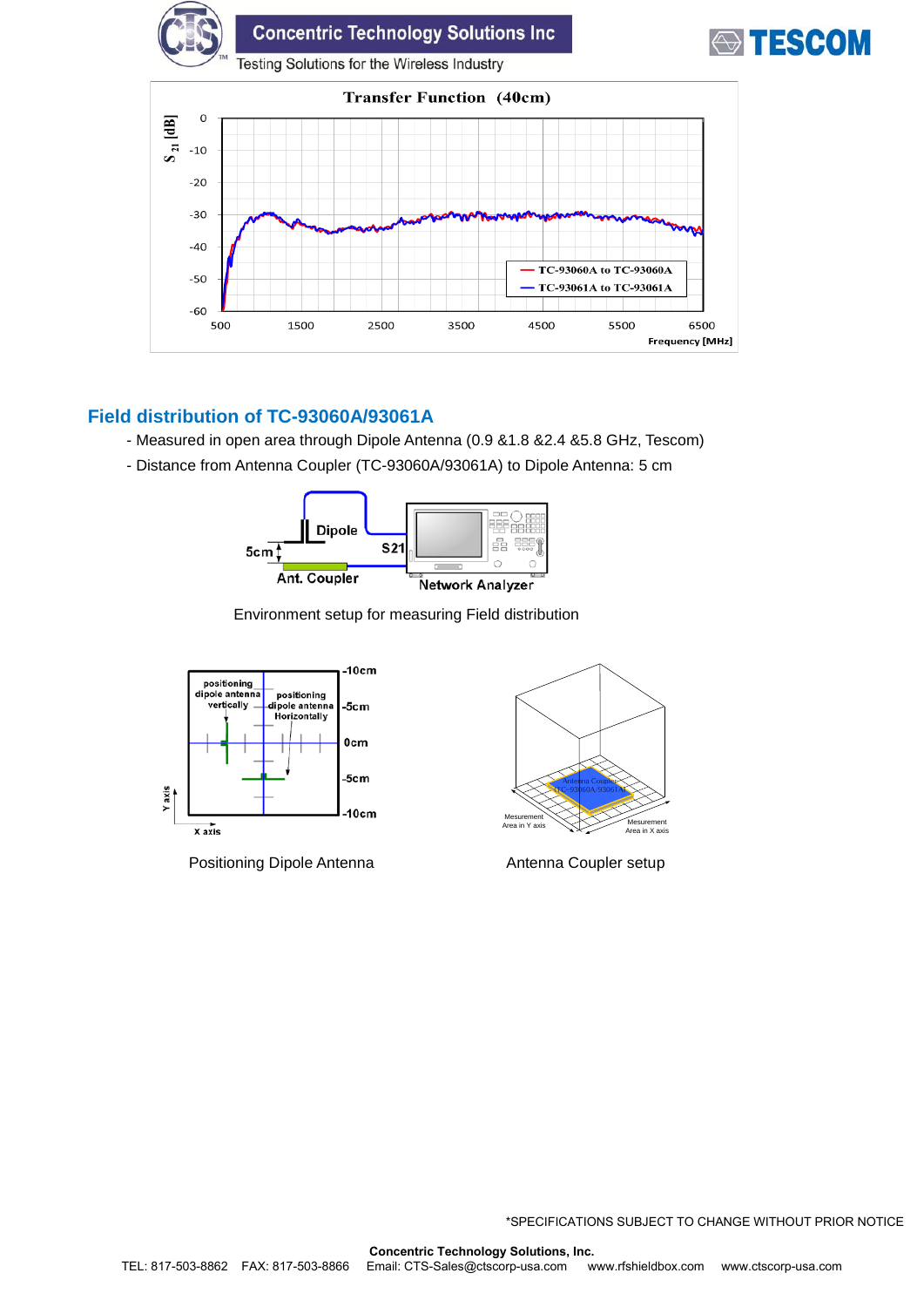

TC-93060A (Left: Dipole Antenna Horizontally: Dipole Antenna Vertically)



TC-93061A (Left: Dipole Antenna Horizontally: Dipole Antenna Vertically)

#### **- Path Loss Distribution at 1800 MHz**



TC-93060A (Left: Dipole Antenna Horizontally: Dipole Antenna Vertically)



TC-93061A (Left: Dipole Antenna Horizontally: Dipole Antenna Vertically)